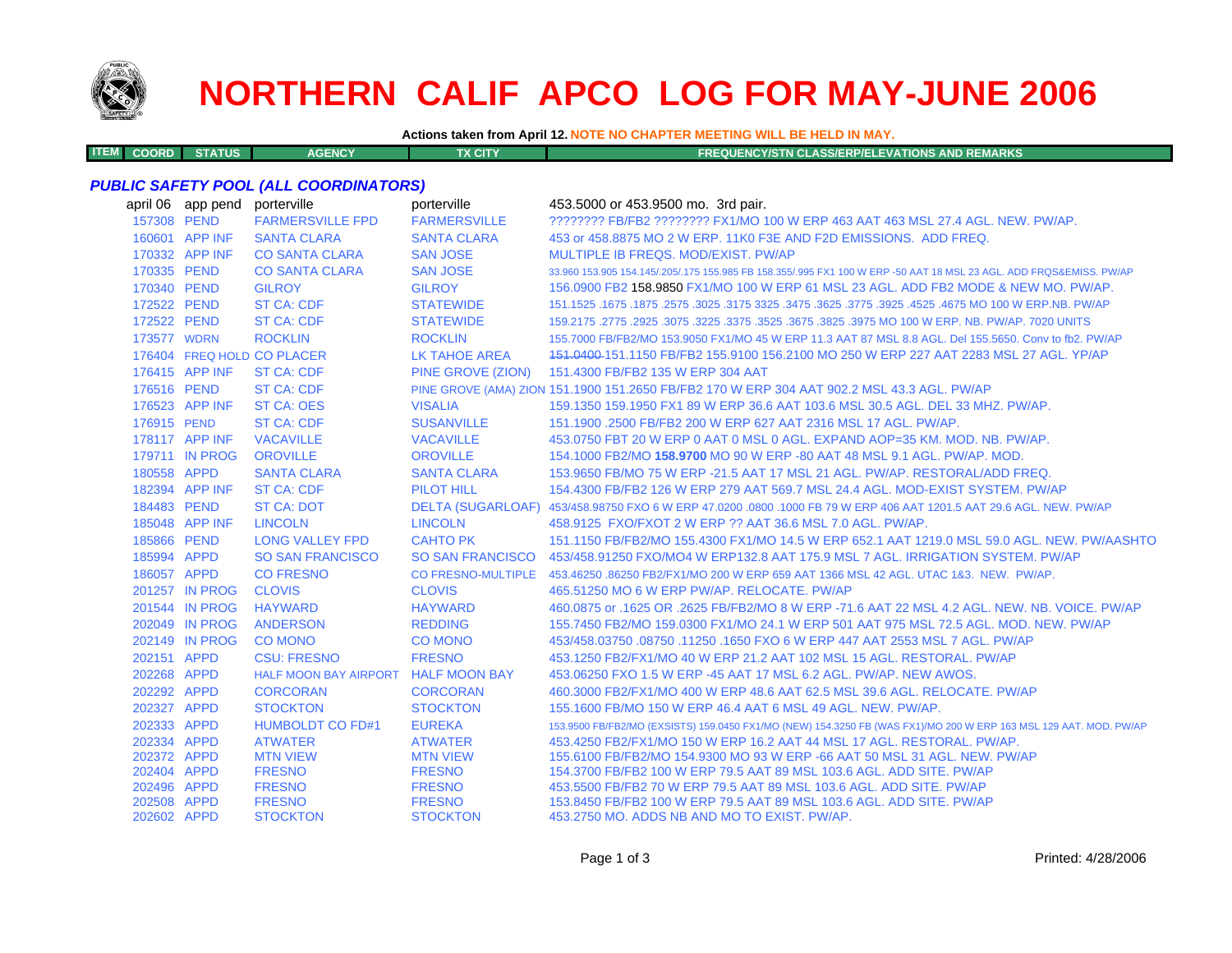### **Actions taken from April 12. NOTE NO CHAPTER MEETING WILL BE HELD IN MAY.**

| <b>ITEM</b><br><b>COORD</b> | <b>STATUS</b>  | <b>AGENCY</b>                        | <b>TX CITY</b>             | <b>FREQUENCY/STN CLASS/ERP/ELEVATIONS AND REMARKS</b>                                                                 |
|-----------------------------|----------------|--------------------------------------|----------------------------|-----------------------------------------------------------------------------------------------------------------------|
| 202603 APPD                 |                | <b>STOCKTON</b>                      | <b>STOCKTON</b>            | 460,0500 MO 4 W, ADDS NB AND MOS TO EXIST, PW/AP                                                                      |
| 202604 APPD                 |                | <b>STOCKTON</b>                      | <b>STOCKTON</b>            | 460.3250 .4250 FB 170 W ERP. ADDS FB TO FB2, MO AND NB TO EXIST. PW/AP.                                               |
| 202605 APPD                 |                | <b>STOCKTON</b>                      | <b>STOCKTON</b>            | 155,05500 FB 100 W ERP 41 AAT 6 MSL 49 AGL, ADD NB & FB TO EXIST FB2, PW/AP.                                          |
| 202606 APPD                 |                | <b>STOCKTON</b>                      | <b>STOCKTON</b>            | 460,0750 2000 .2500 .4000 FB/FB2 500 W ERP 28 AAT 6 MSL 49 AGL, ADDS SITE & NB, PW/AP                                 |
| 202607 APPD                 |                | <b>STOCKTON</b>                      | <b>STOCKTON</b>            | 460.5500 .6000 FB/MO 85 W ERP 28 AAT 6 MSL 49 AGL. ADD FB TO FB2, ADD NB. PW/AP.                                      |
|                             | 202608 IN PROG | <b>STOCKTON</b>                      | <b>STOCKTON</b>            | 155.4000 FB/MO 330 W ERP 30 AAT 5 MSL 25 AGL. NEW. PW/AP.                                                             |
| 202609 APPD                 |                | <b>STOCKTON</b>                      | <b>STOCKTON</b>            | 453.7000 FB/FB2 330 W ERP 21 AAT 5 MSL 25 AGL. EXIST SYS MOD, ADD NEW STN.                                            |
| 202612 APPD                 |                | <b>ST CA: DOT</b>                    |                            | YREKA/ETNA/H'BROOI 453/458.06250 .51250 .4875 FXO 5&25 W ERP V AAT MSL 620-1873 AGL 6-12. NEW, PW/AP                  |
|                             | 202697 IN PROG | <b>BAY AREA AQMD</b>                 | <b>SAN FRANCISCO</b>       | 72.1000 FXO 1 W ERP ?? AAT ?? MSL 21.3 AGL, F1D, NEW.                                                                 |
| 500249 APPD                 |                | <b>DENAIR</b>                        | <b>DENAIR</b>              | 453/458.98750 MO 2 W ERP. NB. PW/AASHTO.                                                                              |
| 202721 APPD                 |                | <b>STOCKTON</b>                      | <b>STOCKTON</b>            | 453.7500 MO 100 W ERP. ADDS NB. PW/AP.                                                                                |
| 202728 APPD                 |                | <b>STOCKTON</b>                      | <b>STOCKTON</b>            | 460,6250 FB/FB2 45 W ERP 30 AAT 5 MSL 23 AGL. ADDS NEW SITE ON EXIST FREQ. ADD NB, PW/AP                              |
| 202809 APPD                 |                | SELMA KINGSBURG CO SAN DIS KINGSBURG |                            | 72.1000 FXO 1 W ERP 3.2 AAT 87 AGL 6.1 AGL. NEW. CLOCK SYNC SYSTEM. PW/AP.                                            |
| 202815 APPD                 |                | <b>SARATOGA</b>                      | <b>SARATOGA</b>            | 37,0800 FB 37,9600 FX1 60 W ERP -135 AAT 144.1 MSL 18.3 AGL, RELOCATE, MUT AID SYS PW/AP.                             |
| 790518 APPD                 |                | DEL TACO #129                        | <b>FAIROAKS (SAC)</b>      | 30,840 31,240 33,160 33,400 35,020 151,8350 151,8950 154,4900 154,5150 154,540 457,5125 .5875 468,4875 .7625 469,6375 |
|                             |                |                                      |                            | 467.7625 468.4875 MO 2W NB. IG/PCIA.                                                                                  |
| 790605 APPD                 |                | DEL TACO #583                        | <b>SACRAMENTO</b>          | 30.840 31.240 33.160 33.400 35.020 151.8350 151.8950 154.4900 154.5150 154.540 457.5125 .5875 468.4875 .7625 469.6375 |
|                             |                |                                      |                            | 467.7625 468.4875 MO 2W NB. IG/PCIA.                                                                                  |
| 790634 APPD                 |                | DEL TACO #887                        | <b>SACRAMENTO</b>          | 30.840 31.240 33.160 33.400 35.020 151.8350 151.8950 154.4900 154.5150 154.540 457.5125 .5875 468.4875 .7625 469.6375 |
|                             |                |                                      |                            | 467.7625 468.4875 MO 2W NB. IG/PCIA.                                                                                  |
| 790649 APPD                 |                | DEL TACO 3967                        | <b>ELK GROVE</b>           | 30.840 31.240 33.160 33.400 35.020 151.8350 151.8950 154.4900 154.5150 154.540 457.5125 .5875 468.4875 .7625 469.6375 |
|                             |                |                                      |                            | 467.7625 468.4875 MO 2W NB. IG/PCIA.                                                                                  |
| 790604 APPD                 |                | DEL TACO 3581                        | <b>CITRUS HEIGHTS</b>      | 30.840 31.240 33.160 33.400 35.020 151.8350 151.8950 154.4900 154.5150 154.540 457.5125 .5875 468.4875 .7625 469.6375 |
| 870536 APPD                 |                | <b>SKIP MAY</b>                      | <b>ELMIRA/FT BRAGG</b>     | 467.7625 468.4875 MO 2W NB. IG/PCIA.<br>160.1700 173.2250 160.2000 MO6 25 W ERP. IG/PCIA.                             |
| 202920 APPD                 |                | <b>ROSEVILLE</b>                     | <b>ROSEVILLE</b>           | 453/458.6500 .8250 FXO/FXOT 2 W ERP. 2 SCADA SYSTEMS. NB. PW/AP.                                                      |
|                             | 104830 DENIED  | UNITED IND HEALTH SVC ARCADIA        |                            | 155.2650 5 W ERP MO WB. ADJ CHNL CONCERN CI FORTUNA FB2                                                               |
|                             | 202999 IN PROG | <b>ST CA: P&amp;R</b>                |                            | AUB/WIEMAR/A'GATE 453/458.8250 460/465.2500 FXO 125 W ERP N-S AZIMUTHS 226 AAT 654 MSL 21 AGL, NB, PW/AP              |
| 340009 APPD                 |                | <b>GARAMENDI</b>                     | <b>EXETER/VISALIA</b>      | 453.01250 FB8/FX1T/MO8 12 W ERP 808 AAT 1737 MSL 20 AGL. ADDS @ MULTI SITES, YG/PCIA                                  |
|                             | 203100 IN PROG | CO SONOMA                            | CO SONOMA                  | 460,6000 MO/MO3 2 W ERP. PW/AP.                                                                                       |
|                             | 203176 IN PROG | ST CA: CHP                           | <b>STATEWIDE</b>           | 39.200,260,340,360,420,440,680,720,800,880 MO 100 W ERP, PW/AP.                                                       |
|                             |                | 203176 IN PROG ST CA: CHP            | <b>STATEWIDE</b>           | 42.040 140 .580 .860 .900 .940 MO 100 W ERP. PW/AP.                                                                   |
|                             | 203176 IN PROG | ST CA: CHP                           | <b>STATEWIDE</b>           | 44.620.660.700.740.940.980 45.060 MO 100 W ERP. PW/AP.                                                                |
|                             | 203176 IN PROG | ST CA: CHP                           | <b>STATEWIDE</b>           | 460/465.3750 MO 50 W ERP. PW/AP.                                                                                      |
| 203224 APPD                 |                | <b>CO PLACER</b>                     | <b>GRASS VALLEY/AUBURN</b> | 159 FX1 NEW STATION/MOVE TOWER, PW/AP.                                                                                |
|                             | 203237 IN PROG | <b>OCCIDENTAL CSD</b>                | <b>OCCIDENTAL</b>          | 154.0850 FB/FB2/MO 158.8950 FX1/MO NEW. PW/AP.                                                                        |
|                             |                |                                      |                            |                                                                                                                       |
|                             | 203253 IN PROG | <b>STOCKTON</b>                      | <b>STOCKTON</b>            | 458.11250 465.61250 .58750 63750 MO 2 W ERP. NB. PW/AP.                                                               |
| 500388 APPD                 |                | <b>REEDLY</b>                        | <b>REEDLY</b>              | 453/458.91250 MO 2 W ERP F3&F2. NEW. PW/IMSA.                                                                         |
| ???                         | APPD           | <b>NEW WEST FOODS</b>                | PLACERVILLE                | 30.840, 31.240, 33.160, 33.400, 35.020, 151.835.895, 154.490.515.540 MO 1-3 W ERP. NB. IG/PCIA.                       |
|                             |                |                                      |                            |                                                                                                                       |

## *470-512 MHz POOL*

|  |             | 202214 IN PROG CO MARIN      | <b>BODEGA</b> | 483.9500 .3750 484.8750 490.8000 488.9750 489.3250 .7000 490.1000 .3750                                           |
|--|-------------|------------------------------|---------------|-------------------------------------------------------------------------------------------------------------------|
|  |             | <b>CONTINUES</b>             |               | FB/FB2 200 W ERP 39 AAT 218 MSL 30 AGL, ADD TO EXIST, YP/AP.                                                      |
|  |             | 202278 IN PROG CO MARIN      |               | CO MARIN & SONOMA 483.6525 .1750 485.6250 484.2000 489.8500 FB2/MO 200 W ERP 566 AAT 745 MSL 60.7 AGL. NEW. PW/AP |
|  | 104315 APPD | MOBILE RELAY ASSOC LOS GATOS |               | 483.56250 FB6/FX1T/MO6 400 W ERP 707 AAT 42 AGL. IG/EWA.                                                          |
|  | 175742 APPD | CRYSTAL SMR                  | MT VACA       | 488.53750 FB6/MO 100 W ERP 660 AAT 829 MSL 61 AGL. IG/EWA, NB                                                     |
|  | 161724 APPD | MOBILE RELAY ASSOC SF        |               | 483.36250 FB6/FX1T/MO 163 W ERP 114 AAT 23 MSL 117 AGL. NB. ADDS NEW SITE. IG.                                    |
|  | 112926 APPD | MOBILE RELAY ASSOC LIVERMORE |               | 489.71250 FB6/FX1T/MO6 250 W ERP 126 AAT 335 MSL 39.6 AGL. NEW. IG/PCIA                                           |